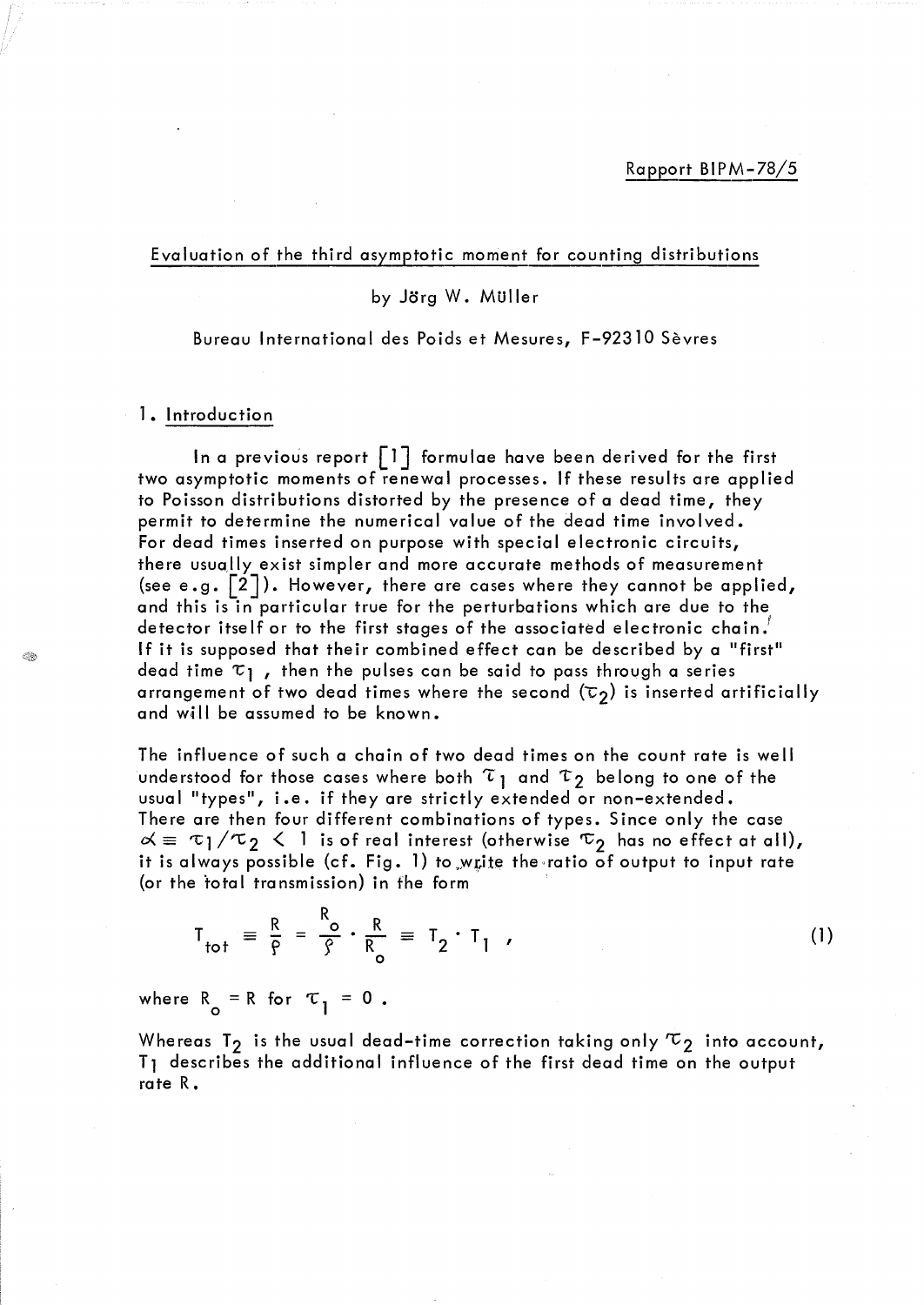

Fig. 1 - The notation used for the count rates in a series 'arrangement of two dead times. For measuring  $\tau_1$ , the statistical properties of the process are studied at A.

Formulae and graphs for T1 have been given previously (see in particular  $\begin{bmatrix} 3 \end{bmatrix}$ ; for additional information also  $\begin{bmatrix} 4 \end{bmatrix}$ ). For most practical applications to will be of the non-extended type and then only two arrangements of the dead times are possible. For the high count rates we are now particularly interested in, the graphical plot given previously (Fig. 3 in  $\lceil 3 \rceil$ ) is insufficient. It has therefore been extended to values of  $x \equiv \overline{q'C_2} = 1.5$ . This graph, together with an analogous plot for  $\tau$ <sub>2</sub> extended, will be reproduced later.

Since  $\tau_2$  can be measured with sufficient accuracy by the methods available (see e.g.  $\begin{bmatrix} 2 \end{bmatrix}$  or  $\begin{bmatrix} 3 \end{bmatrix}$ ), the major remaining problem consists in determining experimentally both value and "type" of the first dead time. We suggest to do this by a careful analysis of the distortion produced on an original Poisson process.

Œ.

At first sight, one might feel tempted to study directly with a time-toamplitude converter the distribution of the time intervals between successive events. This seems to be a simple and promising way since the probability densities corresponding to the traditional two types of dead times are well known. We have in fact performed such measurements, but the result is rather disappointing; the observed density shows no clear resemblance to any of the two theoretical shapes. In fact, there is no real basis to expect that an "intermediate" type (- whatever this may mean) should also have some "intermediate" shape for the density. AH we can possibly hope for is that some simple and well-defined characteristic quantity (with which a definite numerical value can be associated) will be close to the ones corresponding to a certain type of dead time.

For a simple characterization of the amount of distortion produced on a Poisson process, it is practical to use for instance the variance-to-mean ratio

 $V = \sigma_k^2$  (t) / k (t) (2)

of the counting process consisting of events which have passed the first dead time (i.e. at point A in Fig. 1). The behaviour of V is quite well known for the different values and types of dead times (see  $\lceil 5 \rceil$  and  $\lceil 1 \rceil$ ).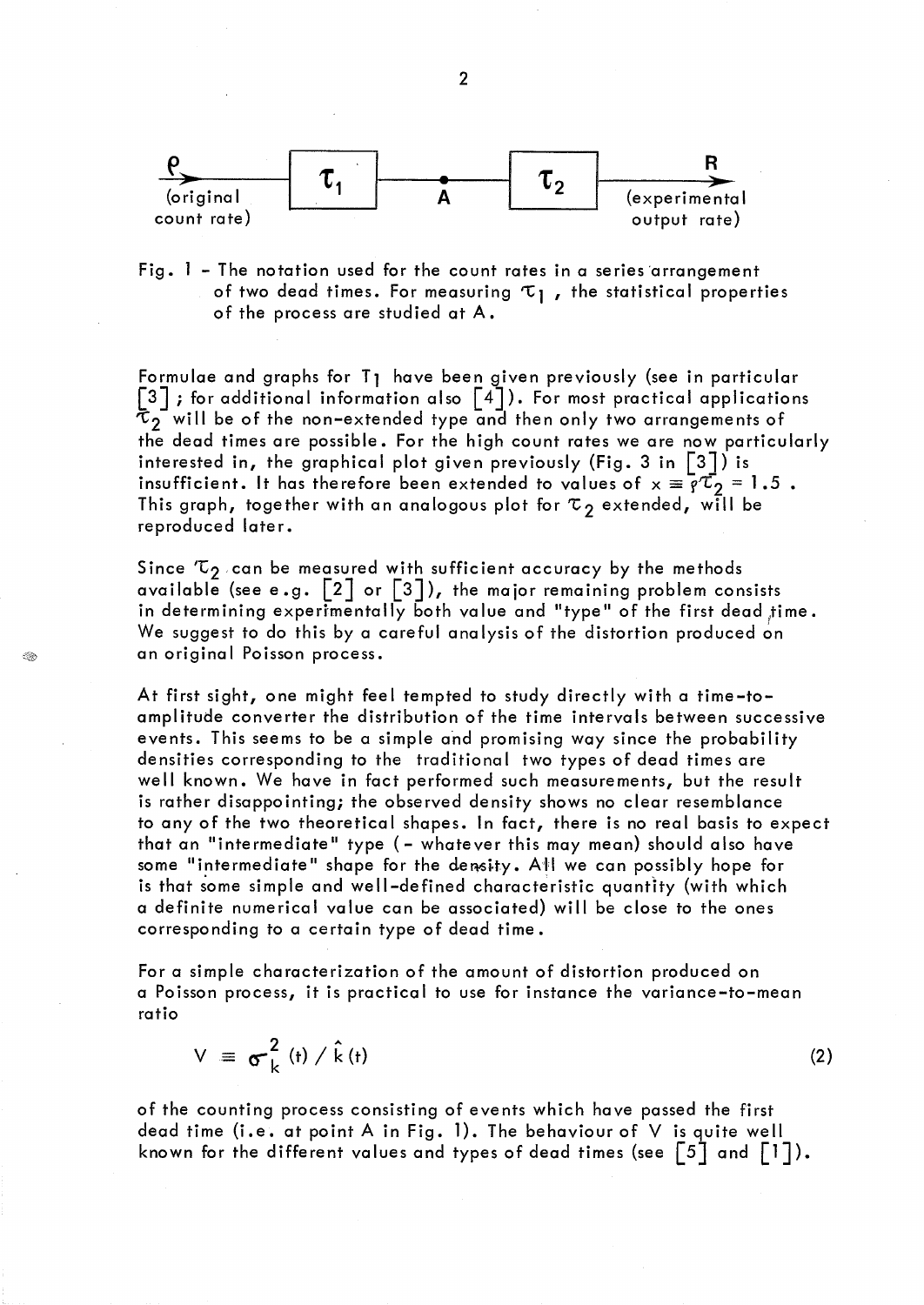Whereas for small distortions the type has little influence, the numerical value should be known for larger distortions before information about the type can be obtained. Obviously, what we need is some additional experimental characteristic. Since we cannot be sure that the numerical value of  $\tau_1$  (as well as its type) will remain constant for different count rates, measuring for instance V for sources of different activity does not solve the problem. However, additional information on the perturbation can be obtained by determining for example also the third moment of the empirical counting distribution. In fact, this data can only be used if we are in a position to compare it with some theoretical expectation. It is for this reason that we shall make an attempt to calculate the third central moment in what follows. For a preliminary account of the main results see  $6$ .

#### 2. Some general relations

Í.

Since the present study is a complement to the results obtained in  $\lceil 1 \rceil$ for the first two moments, we assume the reader to be familiar with the basic concepts used in treating asymptotic properties of renewal processes. The relations derived in the first two sections of  $\begin{bmatrix}1\end{bmatrix}$  will be given here without proof, except for those cases where the derivation of a more  $\frac{1}{f}$ general expression seems appropriate. The notation used is largely the same.

The main aim of the present report is to arrive at general expressions for the third central moment, abbreviated by  $\mu_3(t)$ , for the number of events k occurring in a time interval t. The counting process considered is of the general renewal type where f(t) is the density for the time interval between arrivals, except for the first event observed after the time origin  $t = 0$ , which is described by the density  $\sigma^{f(t)}$ . Again it is practical to evaluate first the factorial moments which are defined for order r by\*

 $\Psi_r(t) = E\{k_{(r)}\},$  $(3 = 1/3)$  $\omega = \frac{\partial \phi}{\partial t}$  ,  $\sigma_{\theta}$  ,  $\omega$ with  $k_{(r)} \equiv k(k-1) (k-2) ... (k-r+1)$ .

The third central moment can also be expressed in terms of factorial moments (see e.g.  $\lceil 7 \rceil$ ) as

$$
\mu_3(\mathsf{t}) = \psi_3(\mathsf{t}) + 3 \psi_2(\mathsf{t}) - 3 \psi_2(\mathsf{t}) \cdot \psi_1(\mathsf{t}) + 2 \psi_1^3(\mathsf{t}) - 3 \psi_1^2(\mathsf{t}) + \psi_1(\mathsf{t}) \,. \tag{4}
$$

The corresponding equations for  $\hat{k}(t) = m_1(t)$  and  $\sigma_L^2(t) = \mu_2(t)$  have been given before (I/4).

<sup>\*</sup> Equations numbered (I/n) refer to (n) in [1 J *i* the correspondances are given to simplify comparison.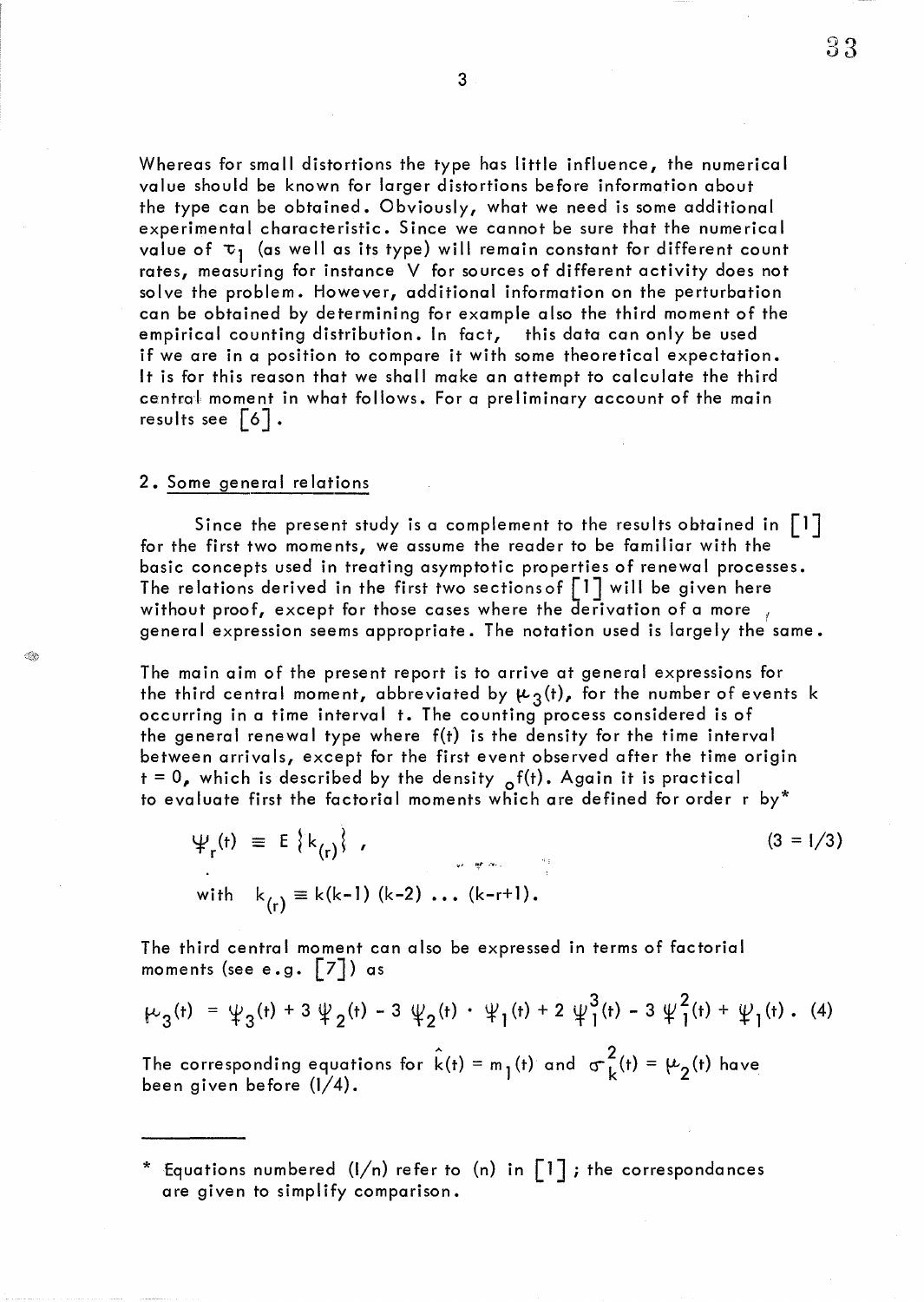In terms of the distributions

$$
\Phi_{k}(t) \equiv \int_{0}^{t} \Psi_{k}(x) dx, \qquad k = 1, 2, ..., \qquad (5 = 1/2)
$$

where  $\varphi_{\mathbf{k}}(\mathfrak{t})$  is the interval density for the arrival of event number k, the factorial moments can be written as

$$
\Psi_{r}(t) = \sum_{k=r}^{\infty} k_{(r)} \left[ \Phi_{k}(t) - \Phi_{k+1}(t) \right]. \qquad (6 = 1/8)
$$

This expression may be simplified to

$$
\Psi_{r}(t) = \sum_{k=r}^{\infty} k_{(r)} \cdot \Phi_{k}(t) - \sum_{k=r}^{\infty} (k-1)_{(r)} \cdot \Phi_{k}(t)
$$

$$
= \sum (k-1) (k-2) \dots (k-r+1) \left[ k - (k-r) \right] \Phi_{k}(t)
$$

$$
= r \sum_{k=r}^{\infty} (k-1)_{(r-1)} \cdot \Phi_{k}(t) . \tag{7}
$$

While for  $r = 1$  and 2 this result confirms the earlier relations (I/9) and  $(1/10)$ , the case  $r = 3$  gives the new result

$$
\psi_3(t) = 3 \sum_{k=3}^{\infty} (k-1) (k-2) \Phi_k(t).
$$
 (8)

For a modified renewal process (m), the Laplace transform corresponding to (7) is therefore

$$
\widetilde{\psi}_{r}(s) = \frac{r}{s} \sum_{k=r}^{\infty} (k-1)_{(r-1)} \cdot \widetilde{\delta}^{f}(s) \cdot [\widetilde{f}(s)]^{k-1}
$$
\n
$$
= \frac{r}{s} \cdot \widetilde{\delta}^{f}(s) \sum_{k=r-1}^{\infty} k_{(r-1)} \cdot \widetilde{f}^{k}(s)
$$
\n
$$
= \frac{r}{s} \cdot \widetilde{\delta}^{f}(s) \cdot \frac{(r-1)! \widetilde{f}^{r-1}(s)}{[1 - \widetilde{f}(s)]^{r}}
$$
\n
$$
= \frac{r}{s} \cdot \frac{\widetilde{\delta}^{f}(s) \cdot \widetilde{f}^{r-1}(s)}{[1 - \widetilde{f}(s)]^{r}}
$$
\n(9)

R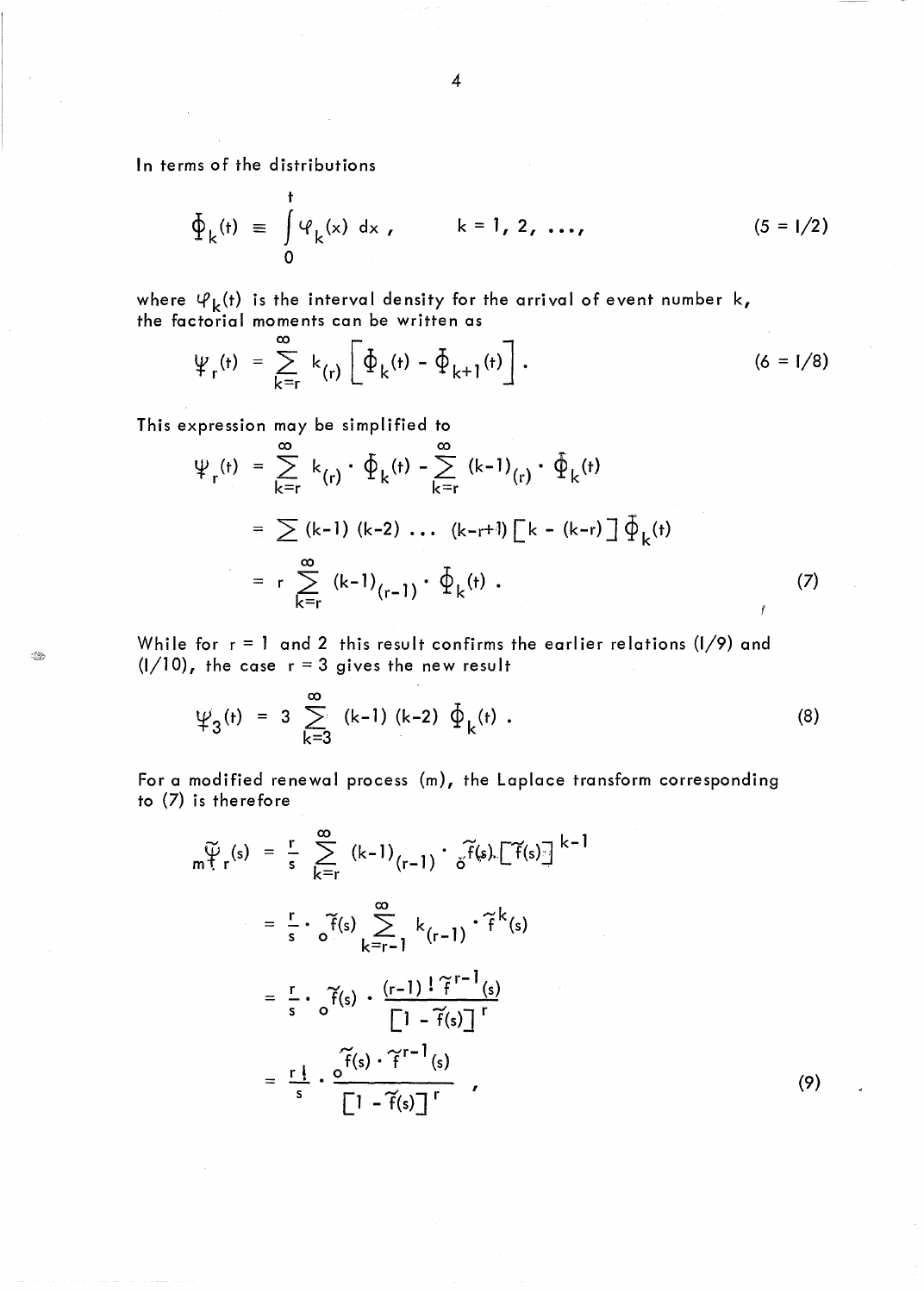which is in agreement with a result given some time ago (namely eq. A4 in  $\lceil 8 \rceil$ ) and where use has been made of the relation

$$
\sum_{n=0}^{\infty} n_{(r)} \cdot x^n = \frac{x^r \cdot r!}{(1-x)^{r+1}} \quad . \tag{10}
$$

 $33$ 

Again the results for the special cases  $r = 1$  and 2 agree with (I/11) and (1/12), whereas the transformed third factorial moment turns out to be

$$
\widetilde{\Psi}_{3}(s) = \frac{6}{s} \cdot \frac{6^{\widetilde{f}(s)} \cdot \widetilde{f}^{2}(s)}{\left[1 - \widetilde{f}(s)\right]^{3}} \tag{11}
$$

## 3. Asymptotic resu Its

The derivation of asymptotic relations for the moments now requires some lengthy power expansions in s. Their common basis is the development

$$
\widetilde{f}(s) = E \left\{ e^{-st} \right\} = \sum_{j=0}^{\infty} \frac{(-s)^j}{j!} \cdot m_j,
$$
\n(12 = 1/14)

\nwith  $m_j \equiv E \left\{ t^j \right\}$ ,

and likewise for the initial density  $\delta^{f(t)}$ , the moments of which are denoted by  $_{o}m_{j}(t)$ . The derivations are often quite cumbersome and we confine ourselves to giving the results.

As can be seen from (4) or its transform

$$
m[t3(s) = m2 (s) + 3 m2 (s) + m2 (s) + m2 (s) + 2m2 (s) + 2m2 (s) + 2m2 (s) + 2m2 (s) + 2m2 (s) + 2m2 (s) + 2m2 (s) + 2m2 (s) + 2m2 (s) + 2m2 (s) + 2m2 (s) + 2m2 (s) + 2m2 (s) + 2m2 (s) + 2m2 (s) + 2m2 (s) + 2m2 (s) + 2m2 (s) + 2m2 (s) + 2m2 (s) + 2m2 (s) + 2m2 (s) + 2m2 (s) + 2m2 (s) + 2m2 (s) + 2m2 (s) + 2m2 (s) + 2m2 (s) + 2m2 (s) + 2m2 (s) + 2m2 (s) + 2m2 (s) + 2m2 (s) + 2m2 (s) + 2m2 (s) + 2m2 (s) + 2m2 (s) + 2m2 (s) + 2m2 (s) + 2m2 (s) + 2m2 (s) + 2m2 (s) + 2m2 (s) + 2m2 (s) + 2m2 (s) + 2m2 (s) + 2m2 (s) + 2m2 (s) + 2m2 (s) + 2m2 (
$$

the determination of the third moment requires the evaluation of a number of terms involving the factorial moments  $\psi_r(t)$  or their transforms which are given by (9). Let us begin with the simplest cases.

a) Asymptotic form of  $\widetilde{\psi}_3$ (s)

This term can be evaluated much in the same way as in  $\lceil 1 \rceil$  for  $m^{\psi}$  and  $m^{\psi}2$ . If the transformed expressions for the first two factorial moments are written as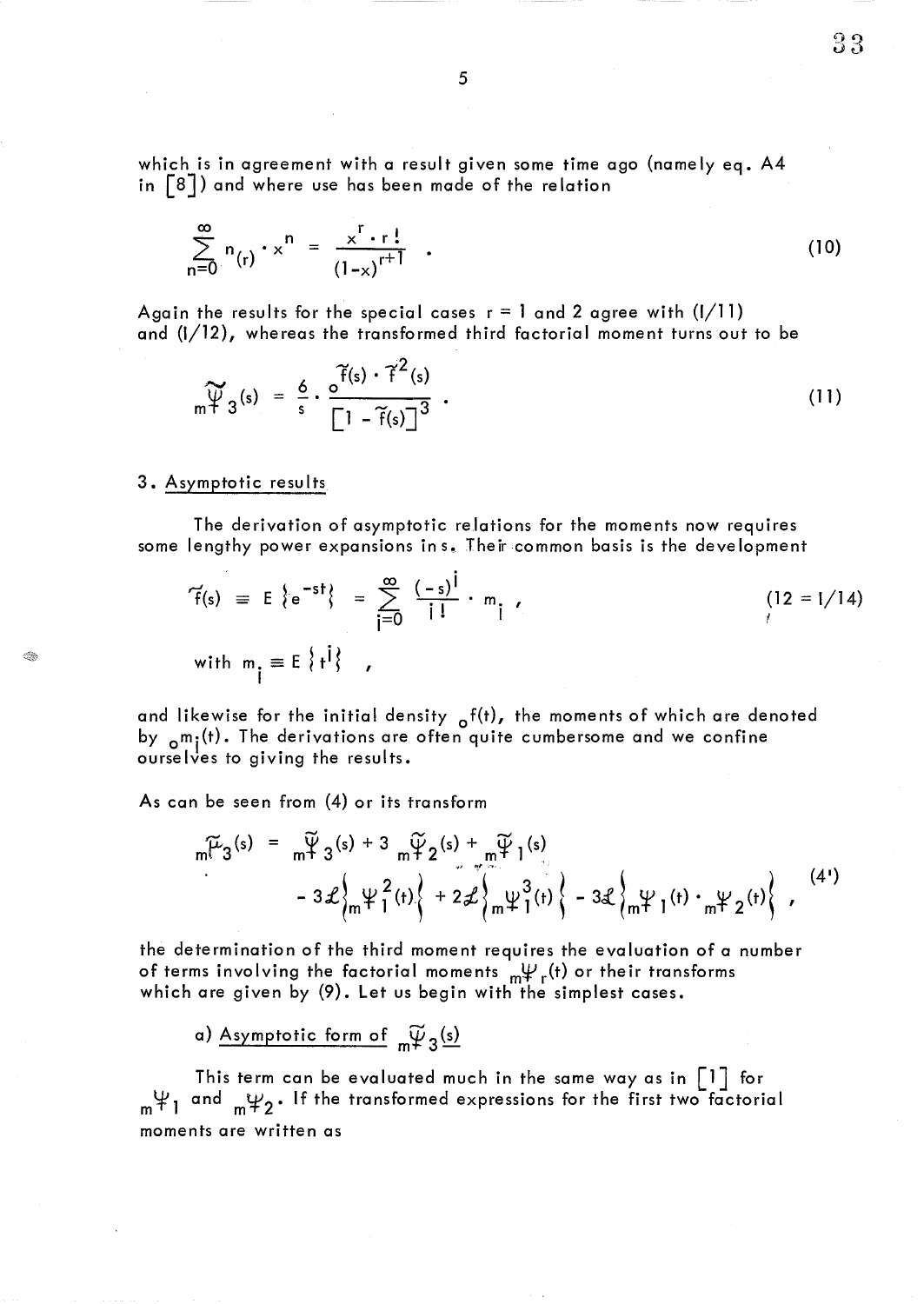$$
\widetilde{\Psi}_{l}(s) \cong \frac{a_{l}}{s^{2}} + \frac{b_{l}}{s}
$$
 (13)

and

 $\mathbb{C}$ 

$$
\widetilde{\psi}_2(s) \cong \frac{a_2}{s^3} + \frac{b_2}{s^2} + \frac{c_2}{s} \qquad (14)
$$

the corresponding coefficients, taken from (1/15) and (1/16), are seen to be

$$
a_1 = \frac{1}{m_1}
$$
,  $b_1 = \frac{1}{2m_1^2} (m_2 - 2 \text{ m}_1 m_1)$  (15)

Œ,

and  
\n
$$
a_{2} = \frac{2}{m_{1}^{2}} , \qquad b_{2} = \frac{2}{m_{1}^{3}} (m_{2} - m_{1}^{2} - m_{1} m_{1}) ,
$$
\n
$$
c_{2} = \frac{1}{6 m_{1}^{4}} (9 m_{2}^{2} - 4 m_{1} m_{3} + 6 m_{2} m_{1}^{2} - 12 m_{1} m_{1} m_{2} + 12 m_{1} m_{1}^{3}) .
$$
\n(16)

We are now looking for the similar development

$$
\widetilde{\psi}_{3}(s) \cong \frac{a_{3}}{s^{4}} + \frac{b_{3}}{s^{3}} + \frac{c_{3}}{s^{2}} + \frac{d_{3}}{s} \quad . \tag{17}
$$

 $\mathcal I$  .

As can be seen from (11) this requires the series expansion of the following two terms

$$
\widetilde{f}(s) \cdot \widetilde{f}(s)^{2} \cong 1 - s \left( \binom{m}{0} + 2m_{1} \right) + s^{2} \cdot \frac{1}{2} \left( 2m_{1}^{2} + 2m_{2} + 4m_{1}m_{1} + \binom{m}{2} \right)
$$
  

$$
- s^{3} \cdot \frac{1}{6} \left( 6m_{1}m_{2} + 2m_{3} + 6m_{1}m_{1}^{2} + 6m_{1}m_{2} + 6m_{2}m_{1} + \binom{m}{3} \right)
$$
  
(18)

and

$$
\begin{bmatrix} 1 - \tilde{f}(s) \end{bmatrix}^3 \cong s^3 \begin{bmatrix} 3 & 3 \ m_1^2 - s \cdot \frac{3}{2} m_1^2 m_2 + s^2 \cdot \frac{1}{4} (2 m_1^2 m_3 + 3 m_1 m_2^2) \\ - s^3 \cdot \frac{1}{8} (m_1^2 m_4 + 4 m_1 m_2 m_3 + m_2^3) \end{bmatrix} .
$$
 (19)

Substitution into (11) then yields, after a lengthy division for the coefficients in (17), the values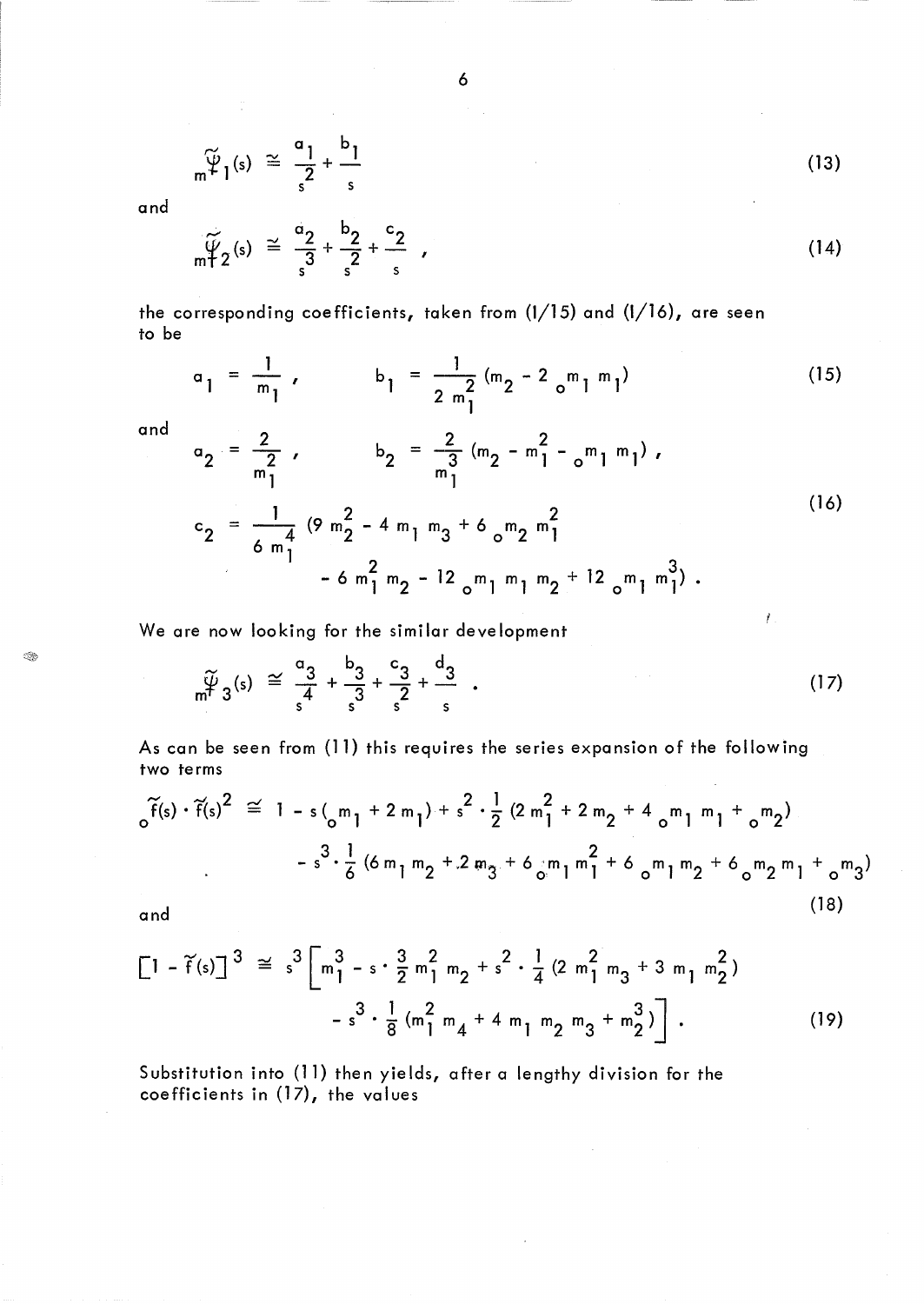$$
a_3 = \frac{6}{m_1}
$$
,  $b_3 = \frac{3}{m_1}$   $(3 m_2 - 2_{0} m_1 m_1 - 4 m_1^2)$ ,

$$
c_3 = \frac{3}{m_1^5} (4_0 m_1 m_1^3 + 6_2 m_2 m_1^2 - 3_0 m_1 m_1 m_2 + 2 m_1^4 - 4 m_1^2 m_2 - m_1 m_3 + 3 m_2^2)
$$
 and

$$
d_3 = \frac{1}{4 m_1^6} (-24 m_1 m_1^5 + 48 m_1 m_1^3 m_2 - 36 m_1 m_1 m_2^2 + 12 m_1 m_1^2 m_3 - 24 m_2 m_1^4 + 18 m_2 m_2 m_1^2 m_2 - 4 m_3 m_1^3 + 12 m_1^4 m_2 - 36 m_1^2 m_2^2 + 30 m_2^3 - 24 m_1 m_2 m_3 + 16 m_1^3 m_3 + 3 m_1^2 m_4).
$$

# b) Other asymptotic forms

The asymptotic expressions for the remaining "mixed" terms in  $(4)$ call for some additional rearrangements. According to (13) the first factorial moment is

$$
\psi_1(t) \cong a_1 \cdot t + b_1 \qquad (13')
$$

hence

I.

$$
\psi_1^2(t) \cong a_1^2 \cdot t^2 + 2 a_1 b_1 \cdot t + b_1^2 \quad \text{and} \quad \psi_1^3(t) \cong a_1^3 \cdot t^3 + 3 a_1^2 b_1 \cdot t^2 + 3 a_1 b_1^2 \cdot t + b_1^3 \quad (21)
$$

and likewise with (14)

$$
\psi_2(t) \cong \frac{1}{2} a_2 \cdot t^2 + b_2 \cdot t + c_2 \quad . \tag{14'}
$$

This gives for the expressions appearing in (41)

$$
\mathcal{L}\left\{\psi_1^2(t)\right\} \cong \frac{2\sigma_1^2}{3} + \frac{2\sigma_1 b_1}{2} + \frac{b_1^2}{s} ,
$$

7

33

(20)

Ť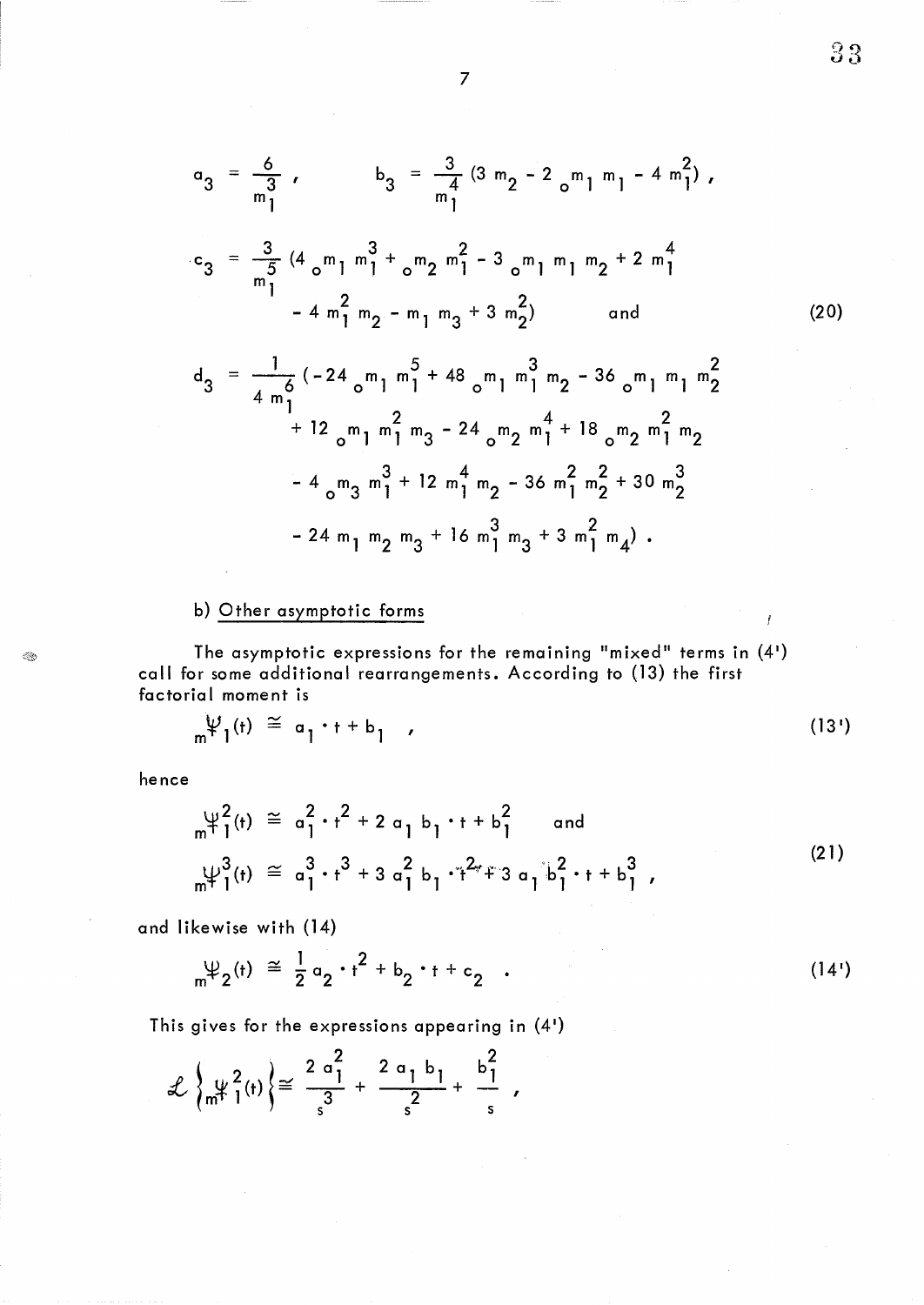$$
\mathcal{L}\left\{\psi^{3}_{m}(\tau)\right\} \cong \frac{6\,\alpha_{1}^{3}}{s^{4}} + \frac{6\,\alpha_{1}^{2}\,b_{1}}{s^{3}} + \frac{3\,\alpha_{1}\,b_{1}^{2}}{s^{2}} + \frac{b_{1}^{3}}{s} \quad \text{and} \quad (22)
$$
\n
$$
\mathcal{L}\left\{\psi_{1}(\tau)\cdot\psi_{2}(\tau)\right\} \cong \frac{3\,\alpha_{1}\,\alpha_{2}}{s^{4}} + \frac{2\,\alpha_{1}\,b_{2} + b_{1}\,\alpha_{2}}{s^{3}} + \frac{a_{1}\,c_{2} + b_{1}\,b_{2}}{s^{2}} + \frac{b_{1}\,c_{2}}{s} \quad .
$$

# c) Final forms

**Sept** 

The expressions (15) and (16) for the coefficients now have to be substituted into (21) and (22); this is obviously rather tedious and will not be reproduced here. Afterwards, the resulting expressions must be used

in (4'). The outcome is again of the form  
\n
$$
\widetilde{\mu}_{3}(s) \cong \frac{A}{s} + \frac{B}{s^{3}} + \frac{C}{s^{2}} + \frac{D}{s}
$$
\n(23)

Lengthy rearrangements finally lead to the following expressions for the coefficients:

$$
A = B = 0,
$$
  
\n
$$
C = \frac{1}{m_1^5} (m_1^4 - 3 m_1^2 m_2 - m_1 m_3 + 3 m_2^2) \text{ and}
$$
  
\n
$$
D = \frac{1}{4 m_1^6} \left[ -4 m_1 m_1^5 + 2 m_1^4 (-6 m_2 + m_2 + 6 m_1^2) + 4 m_1^3 (3 m_1 m_2 - m_3 + 2 m_3 + 3 m_1 m_2 - 2 m_1^3) + m_1^2 (4 m_1 m_3 + 12 m_2 m_2 + 3 m_4 - 15 m_2^2 - 12 m_1^2 m_2) + 4 m_1 (-3 m_1 m_2^2 - 5 m_2 m_3) + 22 m_2^3 \right].
$$
\n(25)

By using central moments instead of  $m_2$ ,  $m_3$  and  $m_4$  , i.e. with the substitutions  $\begin{bmatrix} 7 \end{bmatrix}$ 

$$
m_2 = \sigma^2 + m_1^2,
$$
  
\n
$$
m_3 = \mu_3 + 3 m_1 \sigma^2 + m_1^3,
$$
  
\n
$$
m_4 = \mu_4 + 4 m_1 \mu_3 + 6 m_1^2 \sigma^2 + m_1^4,
$$
\n(26 = 1/21)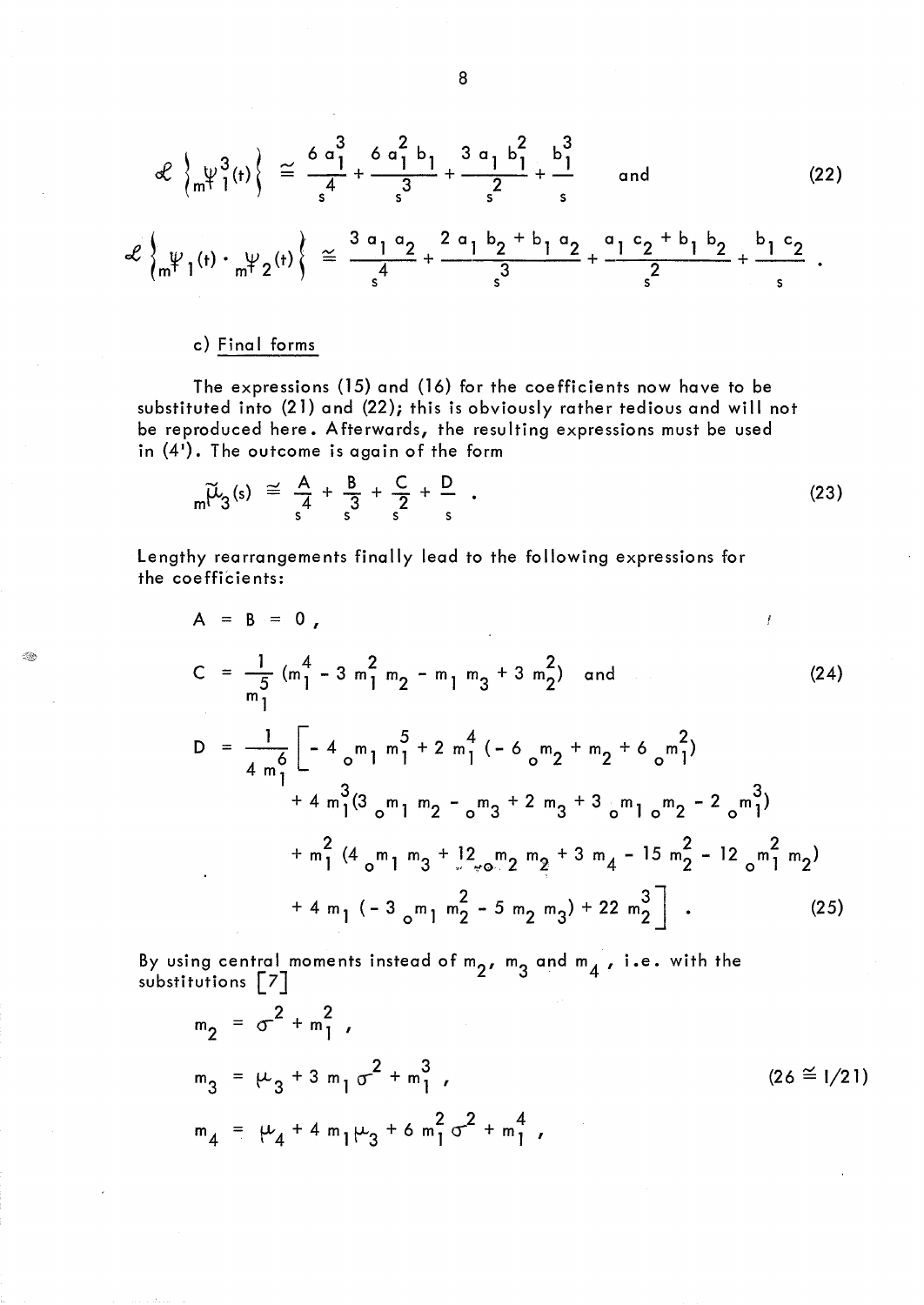and similarly for the moments  $_{\text{o}}$ m<sub>r</sub> of the initial density  $_{\text{o}}$ f(t), equations (24) and (25) can be brought into the simpler forms

$$
C = \frac{1}{m_1^5} (3 \sigma^4 - m_1 \mu_3) \quad \text{and} \tag{24a}
$$
\n
$$
D = \frac{1}{4 m_1^6} \left[ 22 \sigma^6 - 4 m_1 (3 \sigma^2) \sigma^4 + 5 \sigma^2 \mu_3 \right] + m_1^2 (4 \sigma^2) \left[ \mu_3 + 12 \sigma^2 \sigma^2 + 3 \mu_4 - 9 \sigma^4 \right] + m_1^3 \left[ 4 \sigma^2 \sigma^2 \right]. \tag{25a}
$$

This obviously leads for the original to the asymptotic expression

$$
{}_{m}\mu_{3}(t) \cong C \cdot t + D \tag{26}
$$

with the coefficients given above. This general result for the third central moment of a modified renewal process is the principal outcome of the present study. For most practical applications, however, it will be useful to derive some more specific expressions.

In looking at the above formulae for C and D we note that the moments up to order four of  $f(t)$  appear, whereas for  $f(t)$  the third order is sufficient, giving thereby additional support to a corresponding conjecture made in  $\begin{bmatrix} 1 \end{bmatrix}$ . It is also worth mentioning that C is independent of  $\begin{bmatrix} f(t) \end{bmatrix}$ .

## 4. Specific counting processes

The general modified renewal process can now be specialized to the usual three counting processes. The corresponding forms of (26) will only be given in terms of the simpler central moments.

a) Ordinary process

Since here  $_0f(t) = f(t)$ , the index "o" may be dropped for all moments and we then get from (24a) and (25a)

$$
{}_{\text{or}}C = C \qquad \text{and}
$$
\n
$$
{}_{\text{or}}D = \frac{1}{4 \text{ m}^6} \left[ 2 \text{ }\sigma^2 \text{ } (11 \text{ }\sigma^4 - 10 \text{ m}_1 \mu_3) - 3 \text{ m}_1^2 (3 \text{ }\sigma^4 - \mu_4) \right]. \tag{27}
$$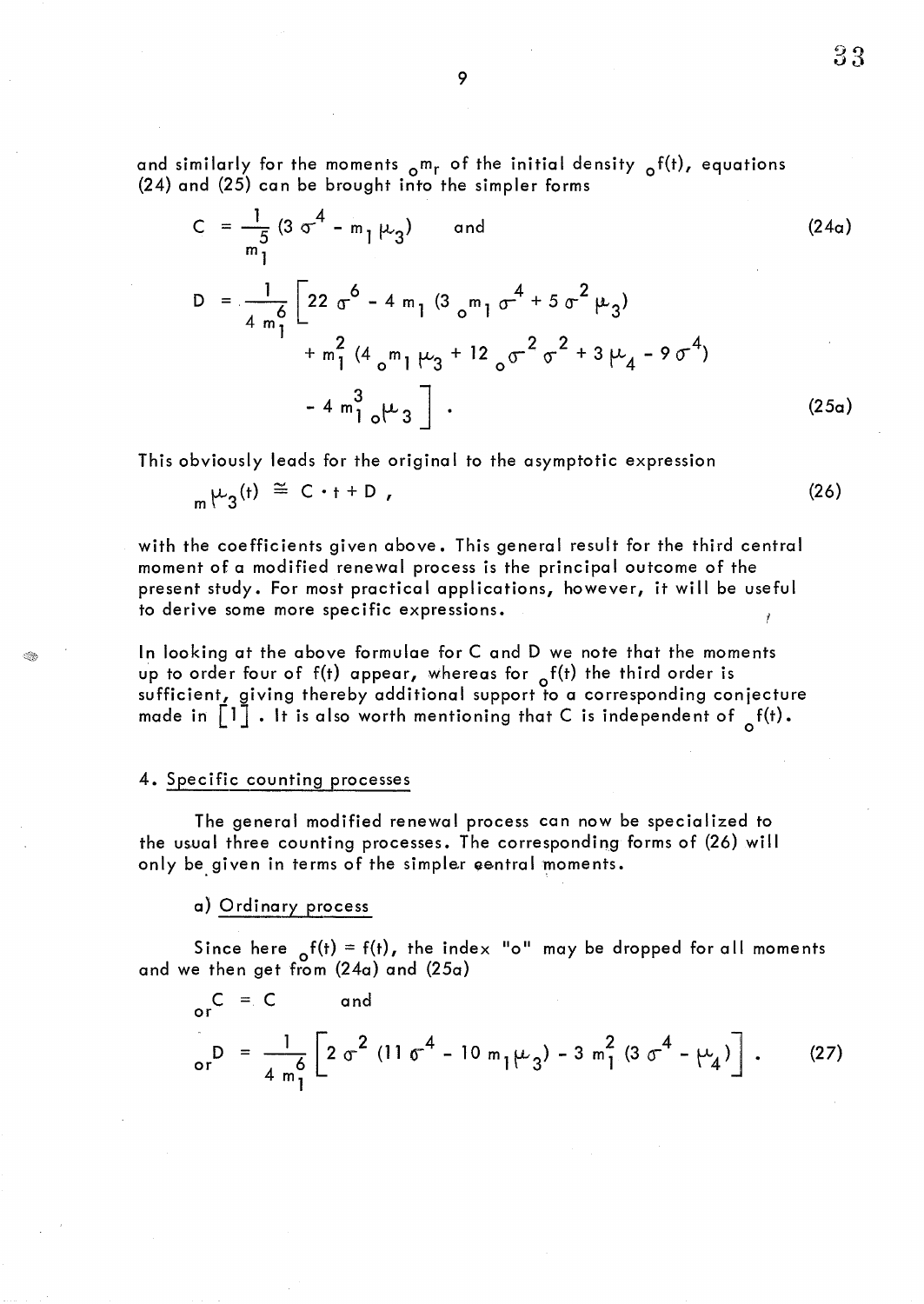## b) Equilibrium process

In addition to the expressions given in  $\left[1\right]$  for  $_{\text{o}}$ m<sub>1</sub> and  $_{\text{o}}\sigma^2$ we can also obtain from (1/29), after some elementary algebra and using the correspondences listed in  $\left[\begin{smallmatrix} 7 \end{smallmatrix}\right]$  , the relation

$$
{}_{0}\mu_{3} = \frac{1}{4 \, \text{m}_{1}^{3}} \left[ \mu_{4} \, \text{m}_{1}^{2} - 2 \, \mu_{3} \, \text{m}_{1} (\sigma^{2} - \text{m}_{1}^{2}) + \sigma^{2} \, (\sigma^{4} - 3 \, \sigma^{2} \, \text{m}_{1}^{2} + \text{m}_{1}^{4}) \right]. \tag{28}
$$

With their help (25a) is finally transformed into

$$
{}_{eq}C = C \quad \text{and} \\ {}_{eq}D = \frac{1}{2 \pi \frac{6}{1}} \left[ \pi_1^2 \left( \mu_4 - 3 \sigma^4 \right) + 6 \sigma^2 \left( \sigma^4 - m_1 \mu_3 \right) \right]. \tag{29}
$$

#### c) Free -counter process

For this case, as mentioned in  $\lceil 1 \rceil$ , a more explicit expression of D can only be given for a specified original counting process.

#### 5. Original Poisson process

As it is of great importance for our applications, the special case of an original Poisson process (with count rate  $\rho$  ) deserves special attention. We shall further assume that the perturbation is caused by a dead time of known type. This will then yield the formulae with which the measured values of  $\mu_{3}(t)$  can be compared directly.

In addition to the moments m<sub>1</sub> ,  $\sigma^2$  and  $\mu_3$  for the corresponding interval densities already given in Table 2 of  $\left\lceil 1 \right\rceil$  , we need also an expression for the fourth moment. For a non-extended dead time the interval density  $f(t)$ is a simple exponential\*, the moments of which are known to be  $m_r = r!/g'.$ With the correspondences given in  $\lceil 7 \rceil$  this leads immediately to

$$
\mu_4 = 9/\rho^4 \ . \tag{30a}
$$

This result is also applicable to a free-counter process.

For extended dead times, a method described previously (see section 5 of [9]) can be applied. We find

\* The shift by  $\tau$  is irrelevant for the central moments.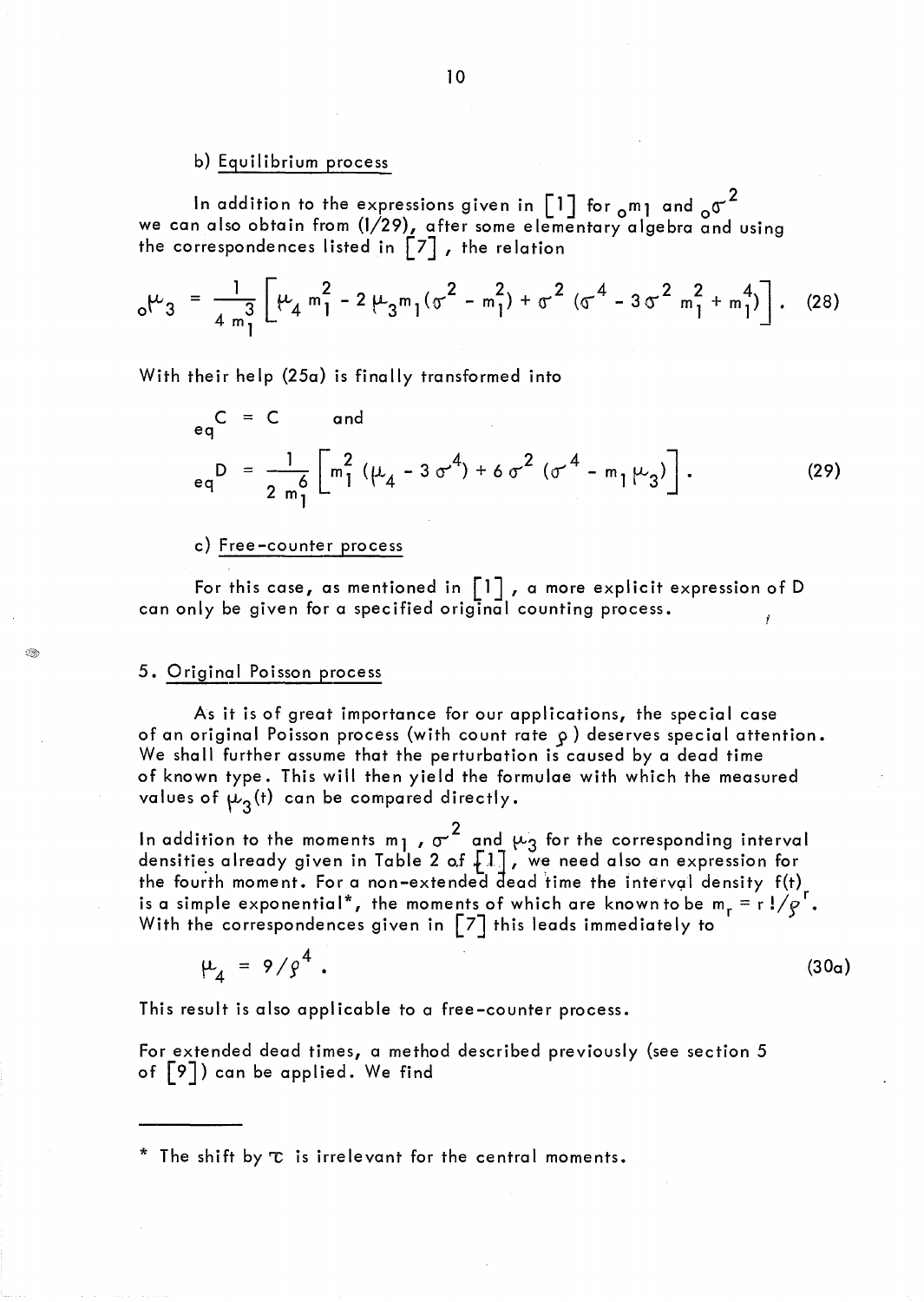$$
m_4 = 24 R(R^3 - 3 R^2 \tau + 2 R \tau^2 - \tau^3/6)
$$
, with  $R = y/g$ .

This then corresponds to

$$
\mu_4 = \frac{y}{f^4} \left[ 9 y^3 - 36 xy (y-x) - 4 x^3 \right] \ . \tag{30b}
$$

The expressions for the first four moments have now to be inserted into the formulae for  $\mu_{3}$ (t). After a number of rearrangements this leads for the two types of dead times to the final asymptotic results for the coefficients C and D listed in Table 1.

Process C • t I D ,~ \_\_\_ ,-L - for 1; non-extended 1. ;:\4 (11 A 2 - <sup>20</sup>A + 9) <sup>2</sup> ordinary equi I ibrium 4 'A (3A-2)·~t *<sup>3</sup>*A 4 ('?t - 1)2 1. /\3 (11 *'A3* \_ 26 .).,2 + 19/\ \_ 4)( <sup>2</sup> free counter - for 't" extended - x 2 2 "3 (y - 9 xy + 17 x ) ordinary y 3 2 equilibrium 1 2 \_x\_ (2 y \_ 7 x) - (y - 3 x) • ~ t 3 . y 2 y3 " ~,t. ~ y [3 - y (1 + x) + 3 x (2 + 3 x) ] free cOl!Jnter 3 ( 2 l y - 2 - x (17x +9x+6)~ 

Table 1 - Coefficients for the asymptotic third central moment  $\mu_3(t) \cong C \cdot t + D$  when an original Poisson process (with count rate  $\rho$ ) has been distorted by a non-extended or an extended dead time  $\tau$  .

The abbreviations used are 
$$
x = p^r
$$
,  $\lambda = \frac{1}{1+x}$  and  $y = e^x$ .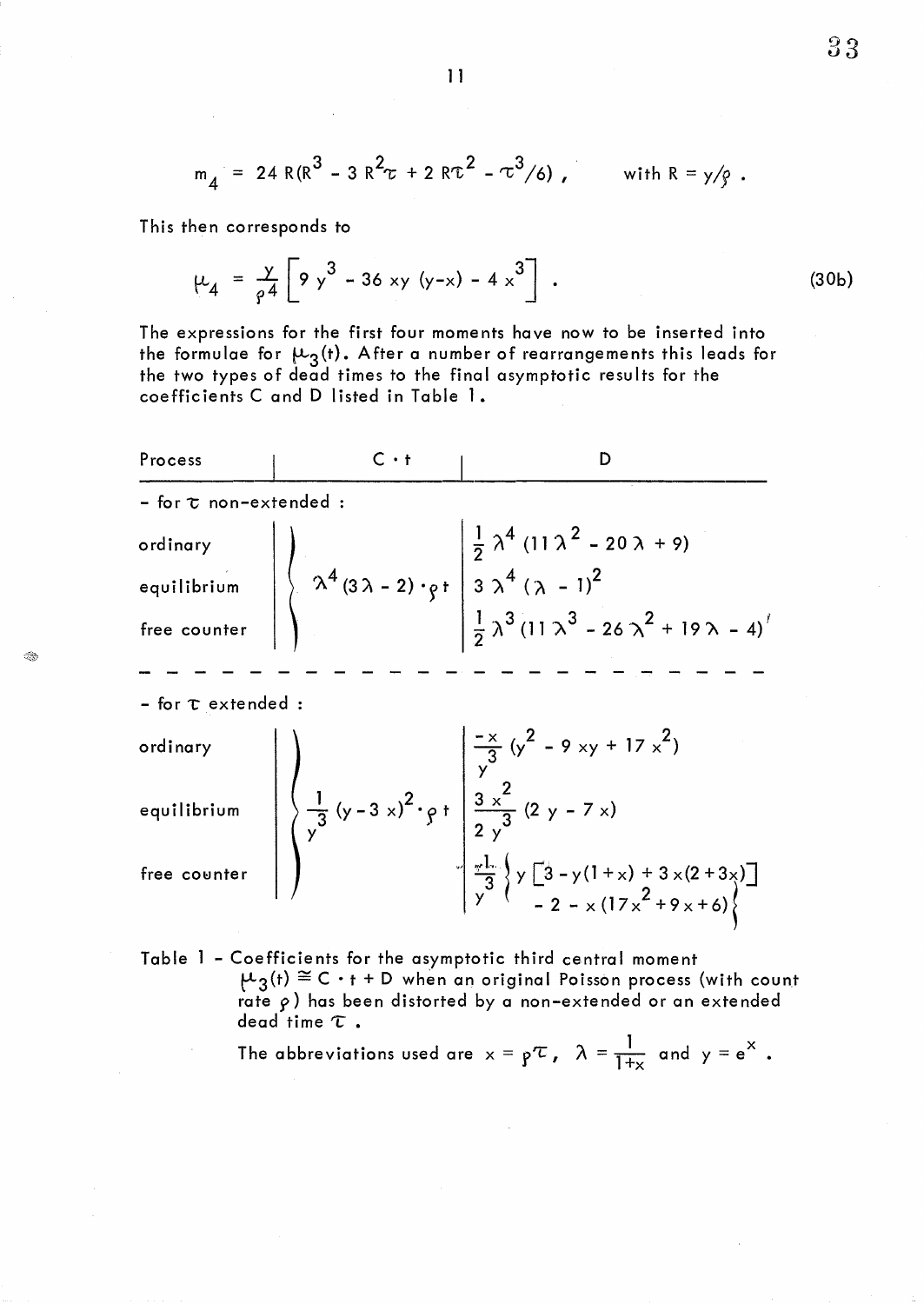It can be shown by series expansion that for  $x \ll 1$  the coefficient D, independently of the type of dead time, reduces to

$$
\begin{array}{ccccccccc}\nD & \cong & - \times & , & & \mathsf{e}_q D & \cong & 3 \times^2 & \mathsf{and} & & \mathsf{f}_r D & \cong & \frac{7}{2} \times^2 & , & & & & (31a)\n\end{array}
$$

whereas for the time-dependent part we always get in this approximation

$$
C \cdot t \cong (1 - 7 \times) \cdot \rho t . \tag{31b}
$$

#### 6. The ratio W

ಿತಿ

By analogy with the variance-to-mean ratio given in (2) we can form a similar quantity which involves the third central moment by defining

$$
W = \mu_3(t) / \hat{k}(t) \tag{32}
$$

Expressing W in a more explicit form by means of the various asymptotic expressions given in Table 1 for  $\mu_3(t)$  would be straightforward, although rather cumbersome. Instead, we restrict ourselves to simplified cases where some characteristic features can be more readily seen.

Since all our relations are asymptotic ones, the measuring time t will have to be relatively long. In particular, if we choose t such that D can be neglected with respect to C · t, the formulae for  $\mu_3(t)$  become simple. We then get for non-extended (n) or extended (e) dead times the expressions

$$
{}_{n}\mu_{3}(t) \cong \lambda^{4} (3\lambda - 2) \cdot \rho t
$$
\n
$$
{}_{e}\mu_{3}(t) \cong \frac{1}{\gamma^{3}} (\gamma - 3 \times)^{2} \cdot \rho t
$$
\n(33)

Similarly we have, according to  $\lceil \cdot \rceil$ , for the expectation values

$$
n^{k(t)} \cong \lambda \cdot p + \ldots
$$
\n
$$
e^{\hat{k}(t)} \cong \frac{1}{y} \cdot p + \ldots
$$
\n(34)

Hence, the ratio W turns out to be

$$
{}_{n}W \cong \lambda^{4} (1 - 2 \times),
$$
  
\n
$$
{}_{e}W \cong \frac{1}{\gamma^{2}} (\gamma - 3 \times)^{2}.
$$
\n(35)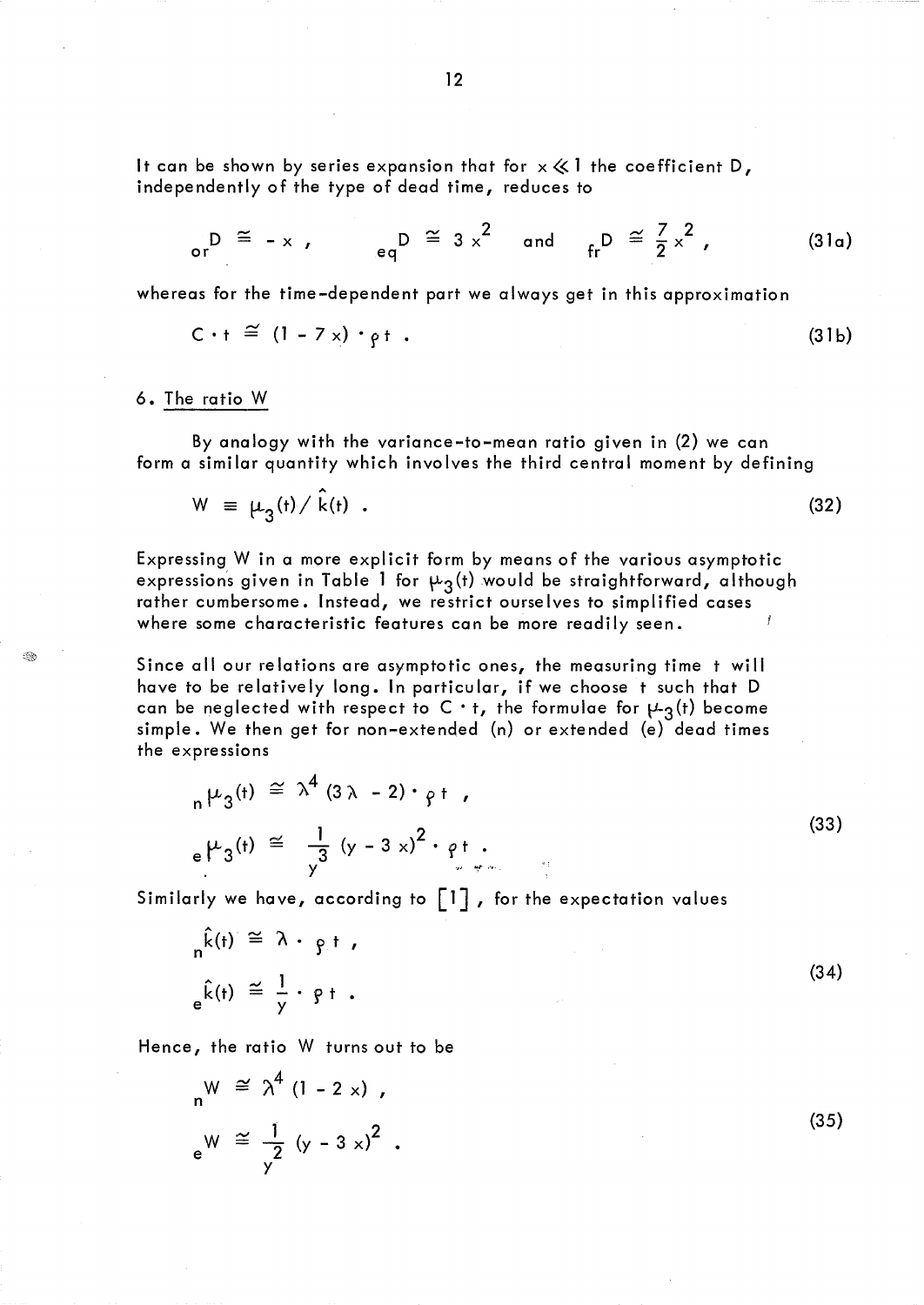If in addition we can assume that  $x \ll 1$ , a series development is possible which gives

$$
\mu_3(t) \cong \rho t \cdot (1 - 7 \times 125 \times^2) ,
$$
  
\n
$$
\mu_3(t) \cong \rho t \cdot (1 - 7 \times 125 \times^2) ,
$$
  
\n(33')

and

$$
n^{\hat{k}(t)} \stackrel{\simeq}{=} \rho t \cdot (1 - x + x^2) ,
$$
  
\n
$$
e^{\hat{k}(t)} \stackrel{\simeq}{=} \rho t \cdot (1 - x + \frac{1}{2} x^2) ;
$$
\n(34')

thus a Iso

Í.

$$
W \stackrel{\simeq}{=} 1 - 6 \times 18 \times 2
$$
  
\n
$$
e^{W} \stackrel{\simeq}{=} 1 - 6 \times 15 \times 2
$$
 (35<sup>1</sup>)

If we restrict ourselves to first order in  $x$ , the type of the dead time is no longer of importance and we have the common expression

$$
W \cong 1 - 6 \times . \tag{36}
$$

Comparing (36) with the corresponding approximate form for V (see e.g. eq. 46 in  $\lceil \cdot \rceil$ ) which is

$$
V \cong 1 - 2 \times , \tag{37}
$$

we recognize that the influence of a dead time is about three times stronger for W than for V. However, as we shall see later, this welcome feature goes along with a reduced precision of W.

In any event, it should be clear already that both with V and W the determination of the type of dead time will not be a simple matter. In the practical application of this approach to measured frequency distributions, we have in fact preferred to use the best approximations available for the moments (hence for  $\mu_3$  the coefficients listed in Table 1) rather than the approximate formulae given above for V and W.

## 7. Problems of perturbation and precision

By using the model of a Pólya process, we have recently shown  $\vert\,$  10  $\vert$ how the possible presence of any additional scatter will modify the experimental moments of the observed counting distribution. If these fluctuations (which are assumed to be small) are such that they produce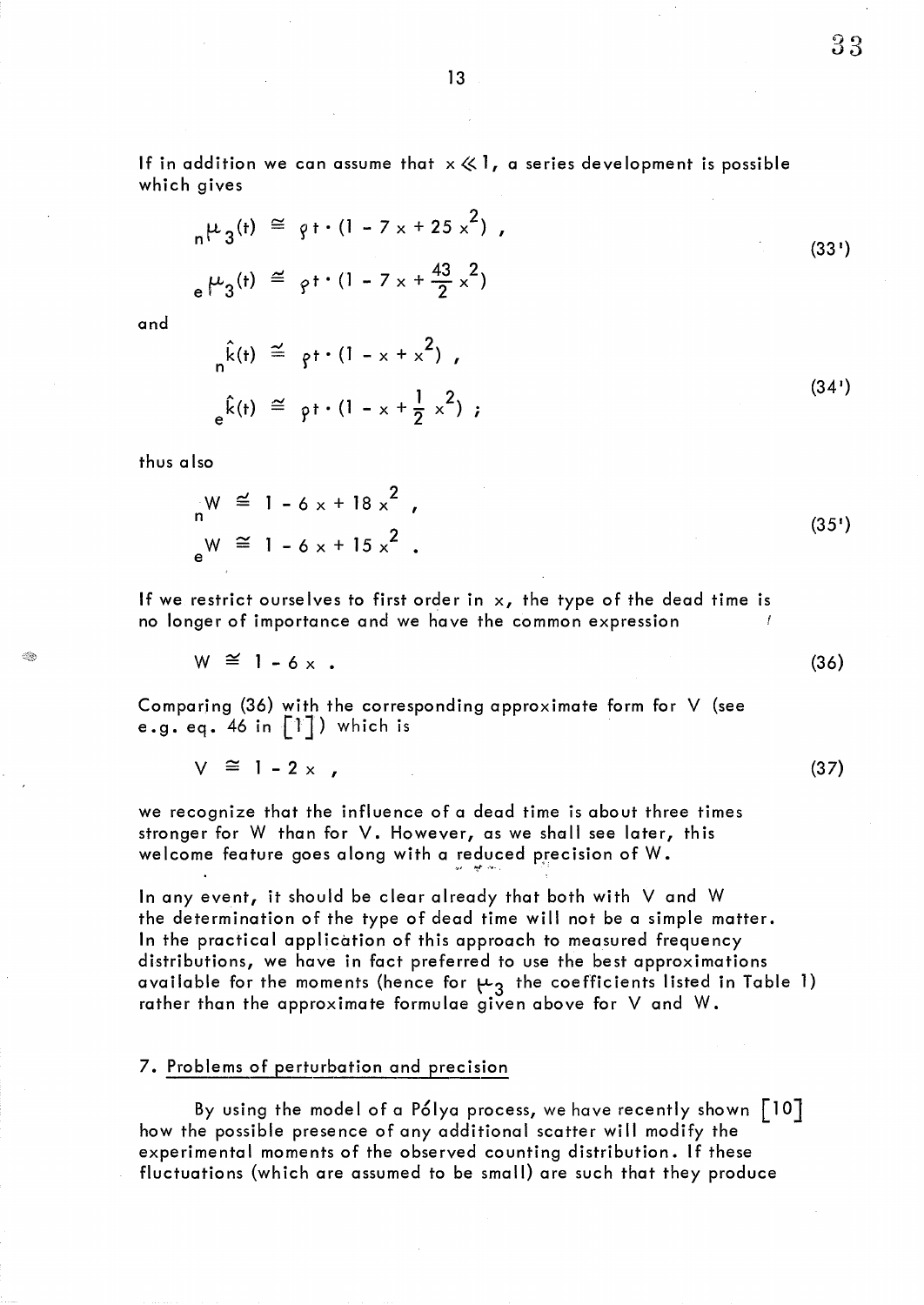for instance for the counting efficiency E a relative spread of

$$
\frac{\sigma'(\mathcal{E})}{\mathcal{E}} = \sqrt{b} \qquad (38)
$$

then Table A1 in  $\lceil 10 \rceil$  shows that for an original Poisson process with expectation value pt both the variance and the third central moment are augmented. This reflects itself in the values of V and W which, instead of being unity, are then (to first order in the perturbation b)

$$
V_b = 1 + b \cdot g t
$$
  
and  

$$
W \cong 1 + 3 b \cdot g t
$$
 (39)

 $W_{\mathbf{b}} = 1 + 3 \mathbf{b} \cdot \mathbf{g}$ t.

If this perturbation is superimposed on the distortion due to the dead time which is described roughly by (36) and (37), the measured (m) values are expected to be given approximate Iy by

$$
V_m \cong 1 + b \cdot g + -2 \cdot g \tau \cong 1 - 2 \hat{k} (\hat{\nu} - b/2)
$$
  
\n
$$
W_m \cong 1 + 3b \cdot g + -6 \cdot g \tau \cong 1 - 6 \hat{k} (\hat{\nu} - b/2),
$$
\n(40)

and

 $\Leftrightarrow$ 

with  $v'' = U/t$ .

Hence, if we use  $\vee_{\mathsf{m}}$  or  $\mathsf{W}_{\mathsf{m}}$  for determining the dead time  $\mathfrak r$  involved, but suppose – in ignorance of  $\mathsf b$  – that (36) and (37) can be applied, the resulting value  $\tau_{\mathsf{m}}$  will be systematically low. As can be seen from the relation

$$
\tau \cong \tau_{m} + \frac{b}{2} + \tag{41}
$$

the possible influence of b can in principle be eliminated by taking data with different measuring times t and extrapolating  $\tau_{m}$  to t = 0. In practice, however, this procedure may be difficult to apply for reasons of precision (see below) and beoause asymptotic relations should not be used for small time intervals.

Let us finally tackle the problem of the precision with which V and W (and hence  $\tau$ ) can be determined. As a rough estimate is all we need, approximate methods will be used. If we define the central sample moments of order r for a random variable  $\times$  by

$$
M_r = \frac{1}{n} \sum_{j=1}^{n} (x_j - \overline{x})^r, \qquad r = 0, 1, 2, ..., \qquad (42)
$$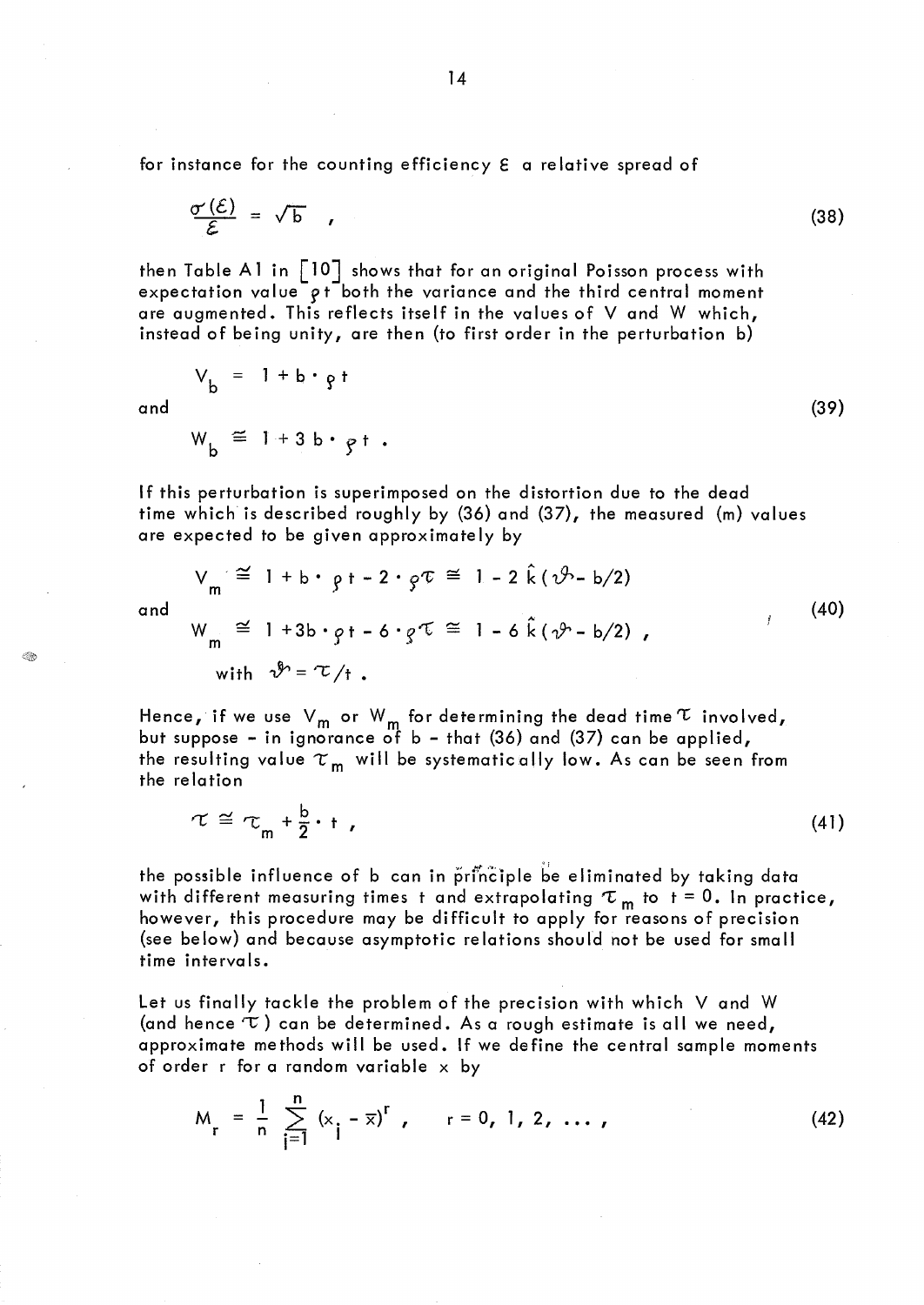where  $\bar{x}$  = (1/n)  $\sum x_i$  is the mean value of the n measurements  $x_i$  ,  $\frac{1}{1}$  I is a set of  $\frac{1}{1}$ then its variance can be shown [11] to be given approximately (for  $n \gg 1$ )\* by

$$
\sigma^{2}(M_{r}) \cong \frac{1}{n} (M_{2r} - 2r \cdot M_{r-1} \cdot M_{r+1} - M_{r}^{2} + r^{2} \cdot M_{2} \cdot M_{r-1}^{2})
$$
 (43)

Since  $M_1 = 0$ , we have in particular

$$
\sigma^{2}(M_{2}) \cong \frac{1}{n} (M_{4} - M_{2}^{2})
$$
 (44)

and

$$
\sigma^{2}(M_{3}) \cong \frac{1}{n} (M_{6} - 6 M_{2} M_{4} - M_{3}^{2} + 9 M_{2}^{3})
$$
 (45)

As for n  $\gg$  1 we can replace the sample moments  $M_r$  by the population moments  $\mu_r$  and since, neglecting the perturbation, the respective moments are still approximately given by those of a Poisson process with mean  $\,\mathsf{p}\,$  t  $\equiv$   $\overline{\lambda}\,$  (see for instance <code>[13]</code> for explicit expressions), we may also write for the variances of the second and third central moments

$$
\sigma^{2}(\mu_{2}) \cong \frac{1}{n} (\mu_{4} - \mu_{2}^{2}) \cong \frac{1}{n} (\bar{\lambda} + 3 \bar{\lambda}^{2} - \bar{\lambda}^{2})
$$
\n
$$
= \frac{\bar{\lambda}}{n} (1 + 2 \bar{\lambda})
$$
\n(46)

and

Œ

$$
\sigma^{2}(\mu_{3}) \cong \frac{1}{n} (\mu_{6} - \mu_{3}^{2} - 3 \mu_{2} \left[ 2 \mu_{4} - 3 \mu_{2}^{2} \right])
$$
  
\n
$$
\cong \frac{1}{n} (\bar{\lambda} + 25 \bar{\lambda}^{2} + 15 \bar{\lambda}^{3} - \bar{\lambda}^{2} - 3 \bar{\lambda} \left[ 2 \bar{\lambda} + 6 \bar{\lambda}^{2} - 3 \bar{\lambda}^{2} \right])
$$
  
\n
$$
= \frac{\bar{\lambda}}{n} (1 + 18 \bar{\lambda} + 6 \bar{\lambda}^{2}) \stackrel{\text{max}}{\sim} \tag{47}
$$

If we neglect the small additional uncertainty due to the experimental mean value, we finally arrive with (46) and (47) at the following approximations for the relative uncertainties of V and W:

$$
r_V = \frac{\sigma(V)}{V} \cong \frac{\sigma(\mu_2)}{\mu_2} \cong \sqrt{\frac{1+2\bar{\lambda}}{n\cdot\bar{\lambda}}}
$$
 (48)

\* Note that the formula indicated in  $\lceil 12 \rceil$  is deformed by a misprint.

15

Ĭ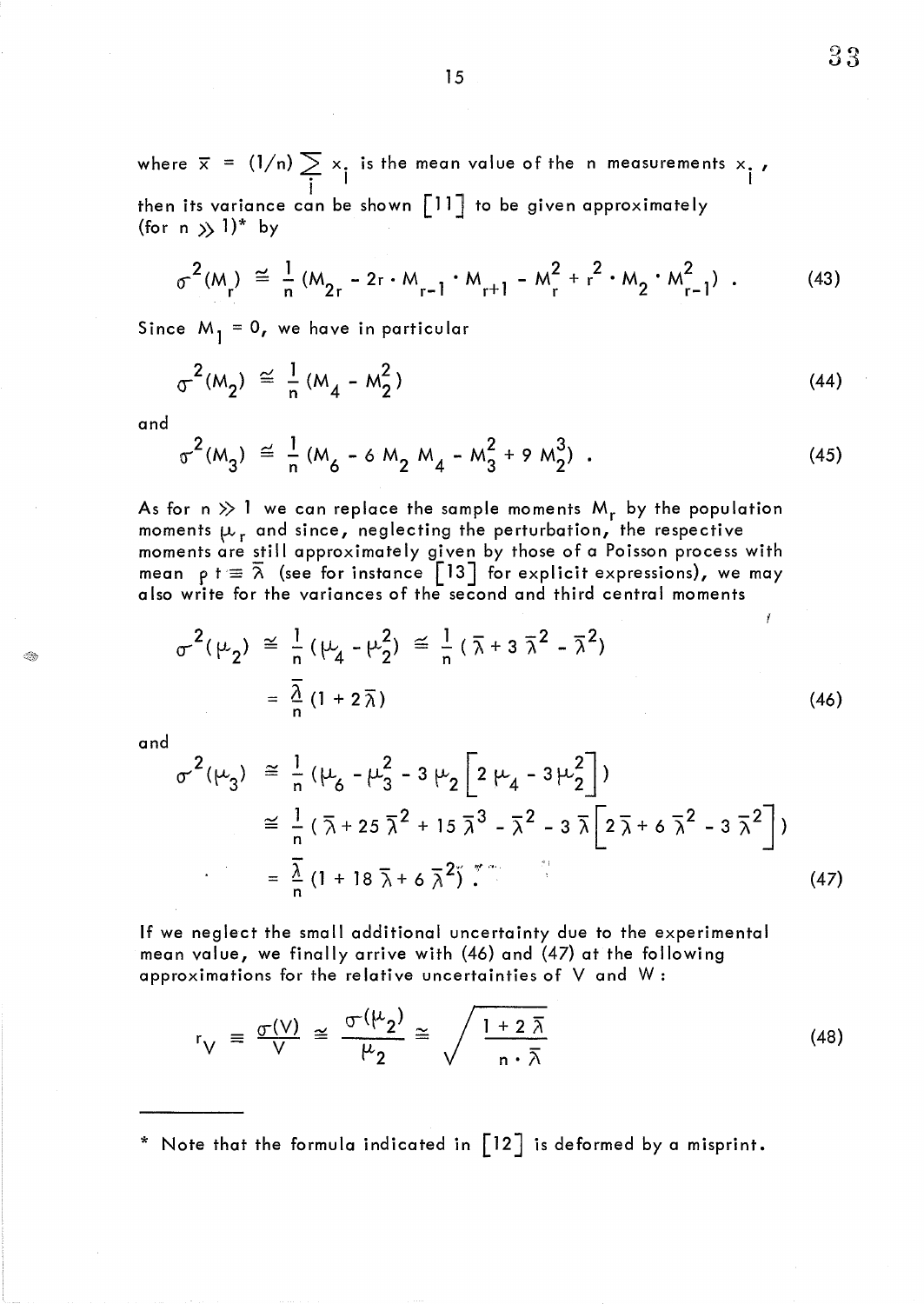and likewise

$$
r_{W} \cong \frac{\sigma(\mu_{3})}{\mu_{3}} \cong \sqrt{\frac{1+18 \bar{\lambda}+6 \bar{\lambda}^{2}}{n \cdot \bar{\lambda}}} \quad . \tag{49}
$$

For  $\overline{\lambda} \gg 1$  the asymptotic ratio of the relative uncertainties is therefore

$$
\lim_{\lambda \to \infty} (r_W/r_V) = \sqrt{3 \bar{\lambda}} \quad . \tag{50}
$$

j

Some intermediate numerical values are given below in the table.

| $\bar{\lambda}$ | $r_W/r_V$ | $\overline{\lambda}$ | $r_W/r_V$ |
|-----------------|-----------|----------------------|-----------|
|                 | 2.9       | 10                   | 6.1       |
| 1.5             | 3.2       | 20                   | 8.2       |
| $\overline{2}$  | 3.5       | 30                   | 9.9       |
| 2.5             | 3.7       | 40                   | 11.3      |
| 5               | 4.7       | 50                   | 12.5      |

This shows that the relative statistical uncertainty is always appreciably larger for W than for V. However, by choosing a value of  $\overline{\lambda}$  in the region of about 1 or 2, the resulting uncertainties for the dead time  $\tau_1$  will be roughly the same as a consequence of (36) and (37). This conclusion is well confirmed by our experiments.

A considerable amount of frequency distributions for the number of registered counts in t have been measured by now in order to determine the value and type of the first dead time. However, the detailed description of this experimental part of the work must be deferred to a later report.

# References

I.

- [lJ J. W. Muller: "Asymptotic results for a modified renewal process and their application to counting distributions", Rapport BIPM-77/1 (1977), also quoted as "1"
- J.G.Y. Taylor: "Dead-time, decay, and background corrections",  $\lceil 2 \rceil$ section 2.7 of "A Handbook of Radioactivity Measurements Procedures", NCRP Report 58 (NCRP, Washington, 1978), in print